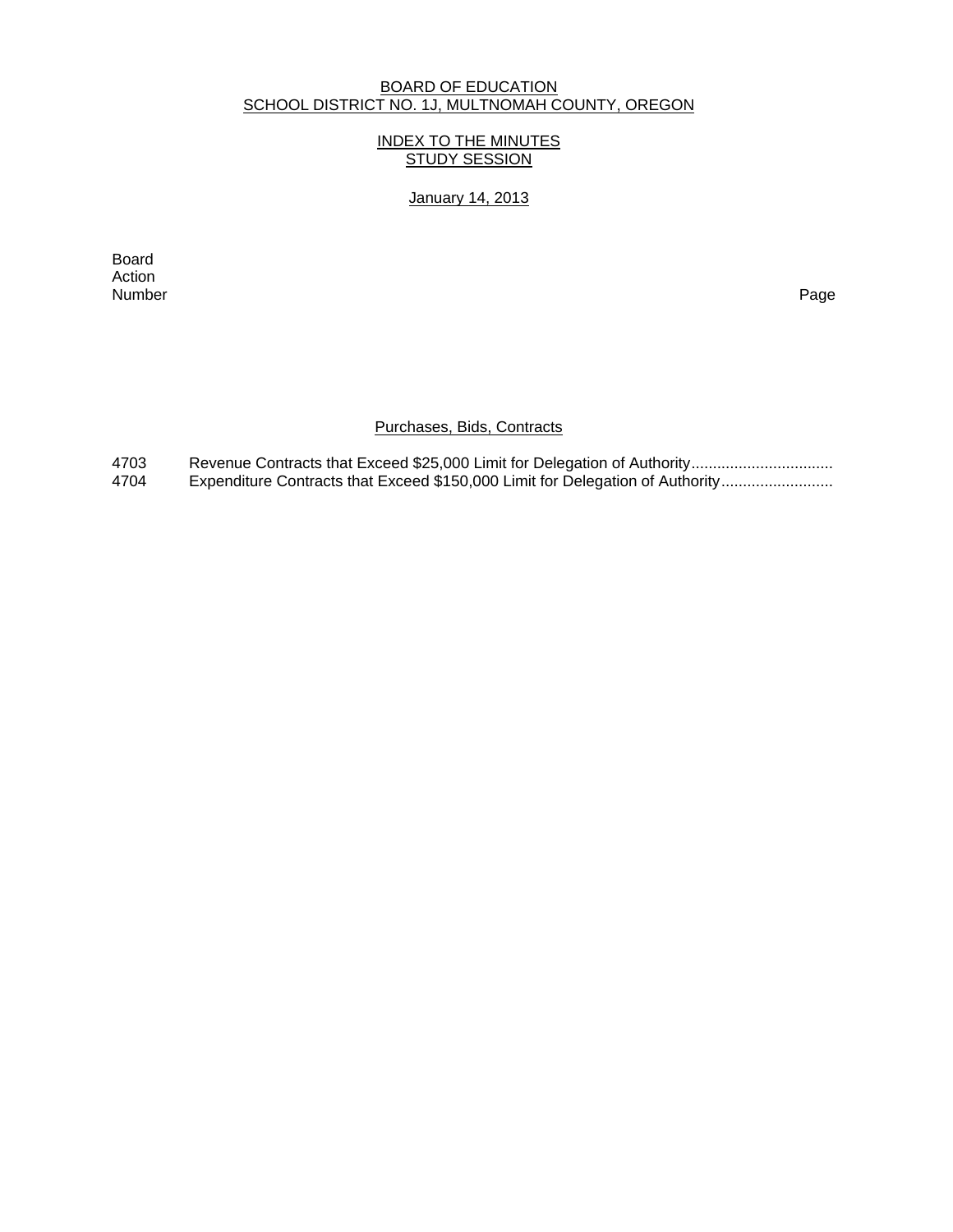#### January 14, 2013

#### OFFICE OF THE BOARD OF EDUCATION SCHOOL DISTRICT NO. 1J, MULTNOMAH COUNTY, OREGON BLANCHARD EDUCATION SERVICE CENTER PORTLAND, OREGON

The Study Session of the Board of Education came to order at 6:03pm at the call of Co-Chair Martin Gonzalez in the Board Auditorium of the Blanchard Education Service Center, 501 N. Dixon St, Portland, Oregon.

There were present: Pam Knowles

Ruth Adkins Bobbie Regan Trudy Sargent Martin Gonzalez, Co-Chair Matt Morton Greg Belisle, Co-Chair

Alexia Garcia, Student Representative

**Staff**  Carole Smith, Superintendent Caren Huson-Quiniones, Board Senior Specialist

Co-Chair Gonzalez announced that interpreters were available in the five major languages.

#### **PUBLIC COMMENT**

Greg Garcia, Siena Shepard, Mikey Garcia, Natalie Ward, and Elise Cohen all spoke on behalf of the Jefferson Dancers. They had received a letter which said that Jefferson Dancers must be enrolled in Jefferson High School. Six current members of the dance team are enrolled in other high schools where they are in an IB or AP program. It was going to be a difficult decision for them. It was requested that the six students be grandfathered into the program, which has been done in the past.

Greg Burrill stated that he has been a PPS Substitute Teacher since 2005. The most important person is the teacher for the next generation. We must adequately fund education. He believed that Americans can recover from the era of talking about taxes and learn again what free people need to spend their taxes on.

#### **CLEVELAND CLUSTER PRESENTATION**

Susan McElroy: Grout Principal, provided a PowerPoint presentation. Ms. McElroy provided an overview of the school which has strong art and science programs. Sara Hahn, Duniway Principal, stated that Duniway was a high achieving and high performing school. 25% of their students are students of color and the school is focused on 3<sup>rd</sup> Grade Milestones. Charlene Russell, Sellwood Principal, commented that the school has a strong tradition in the community, with a strong parent community involved and supporting the school. Sellwood has a strong academic program and an instrumental music program. Sellwood offers Spanish and Chinese for high school credit. The school has been working with student services for two years on discipline and has a PBIS coach. Paul Cook, Cleveland High Principal, reported that their state assessment scores meet or exceed benchmarks. Cleveland has had an IB program for ten years and has had growth in the number of students enrolling. Currently, 66% of Cleveland students enroll in at least one IB class and they offer the Mandarin Immersion Program. Every freshman student attends a  $9<sup>th</sup>$  Grade Academy, and Cleveland has a strong equity team.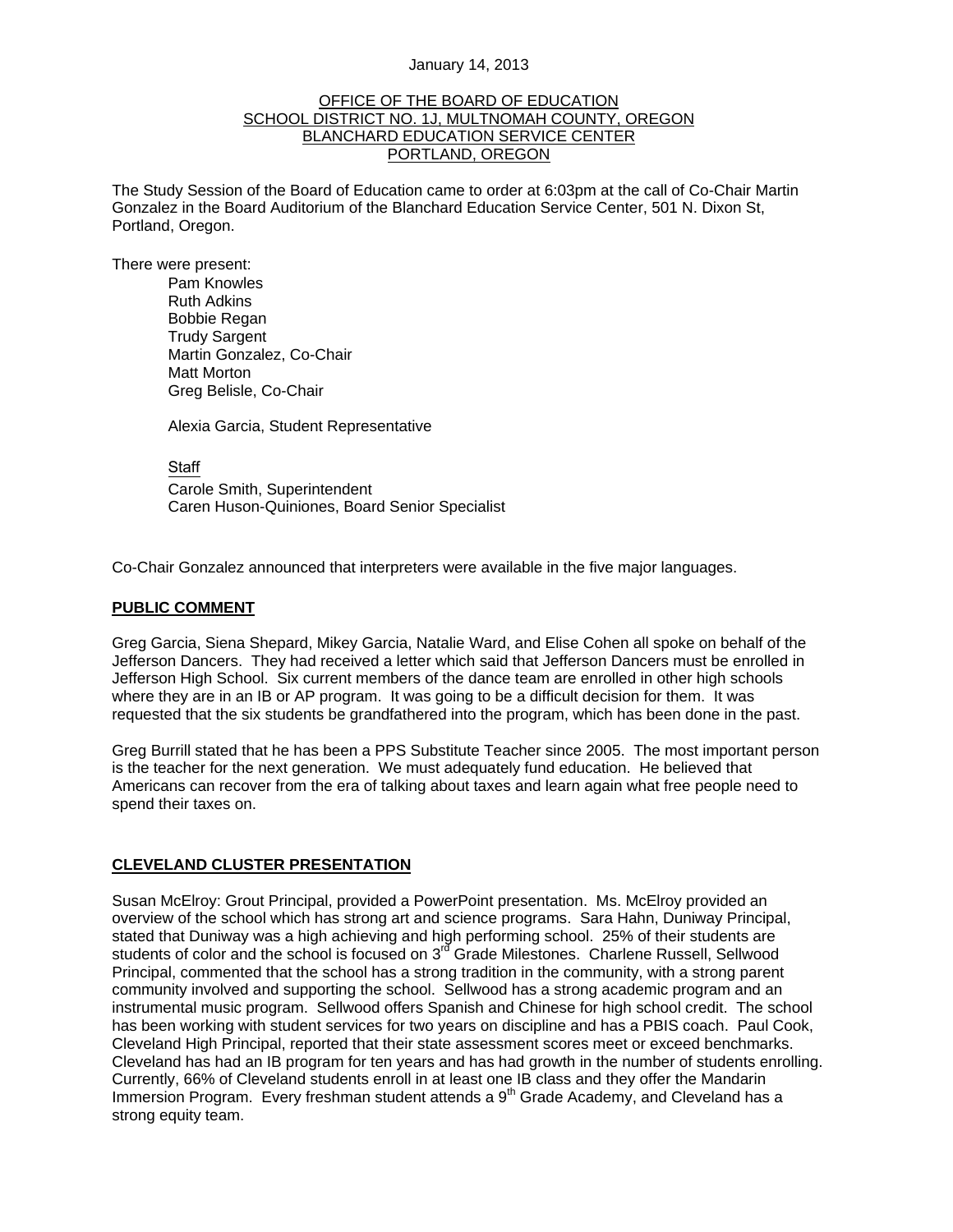### **ENROLLMENT BALANCING: JEFFERSON PK-8**

Staff reviewed the timeline for the Jefferson PK-8 Enrollment Balancing process. Staff developed two options addressing enrollment issues at nine schools. Several community engagement activities have been scheduled to gather feedback on the two options. Community feedback will be used to help shape the Superintendent recommendation, tentatively scheduled for release by February 1<sup>st</sup>.

### **ADJOURN**

Co-Chair Gonzalez adjourned the meeting at 8:44pm.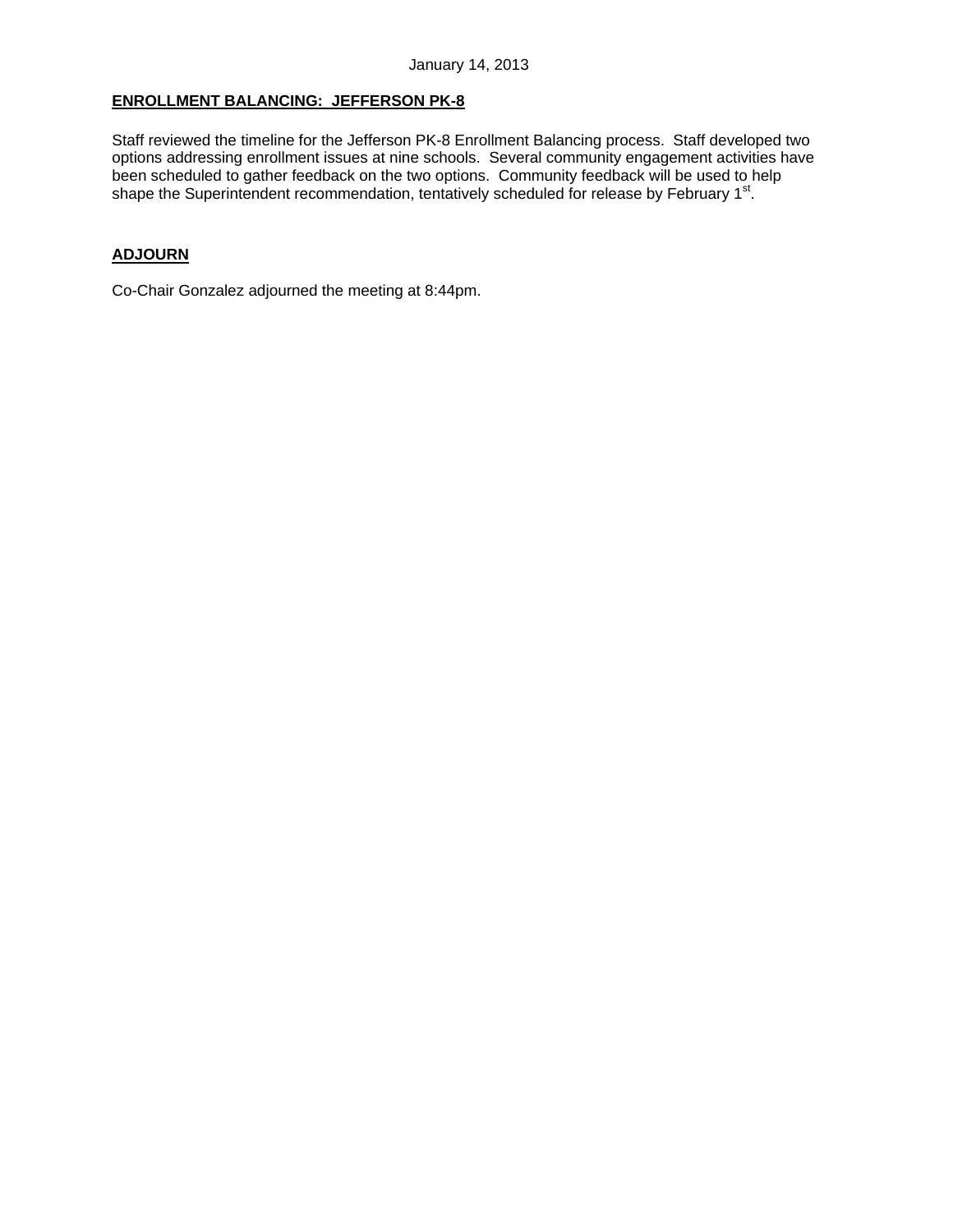## Purchases, Bids, Contracts

The Superintendent RECOMMENDED adoption of the following items:

## Numbers 4703 and 4704

Director Regan moved and Director Sargent seconded the motion to adopt the above numbered items. The motion was put to a voice vote and passed unanimously (vote: 7-yes, 0-no; with Student Representative Garcia voting yes, unofficial).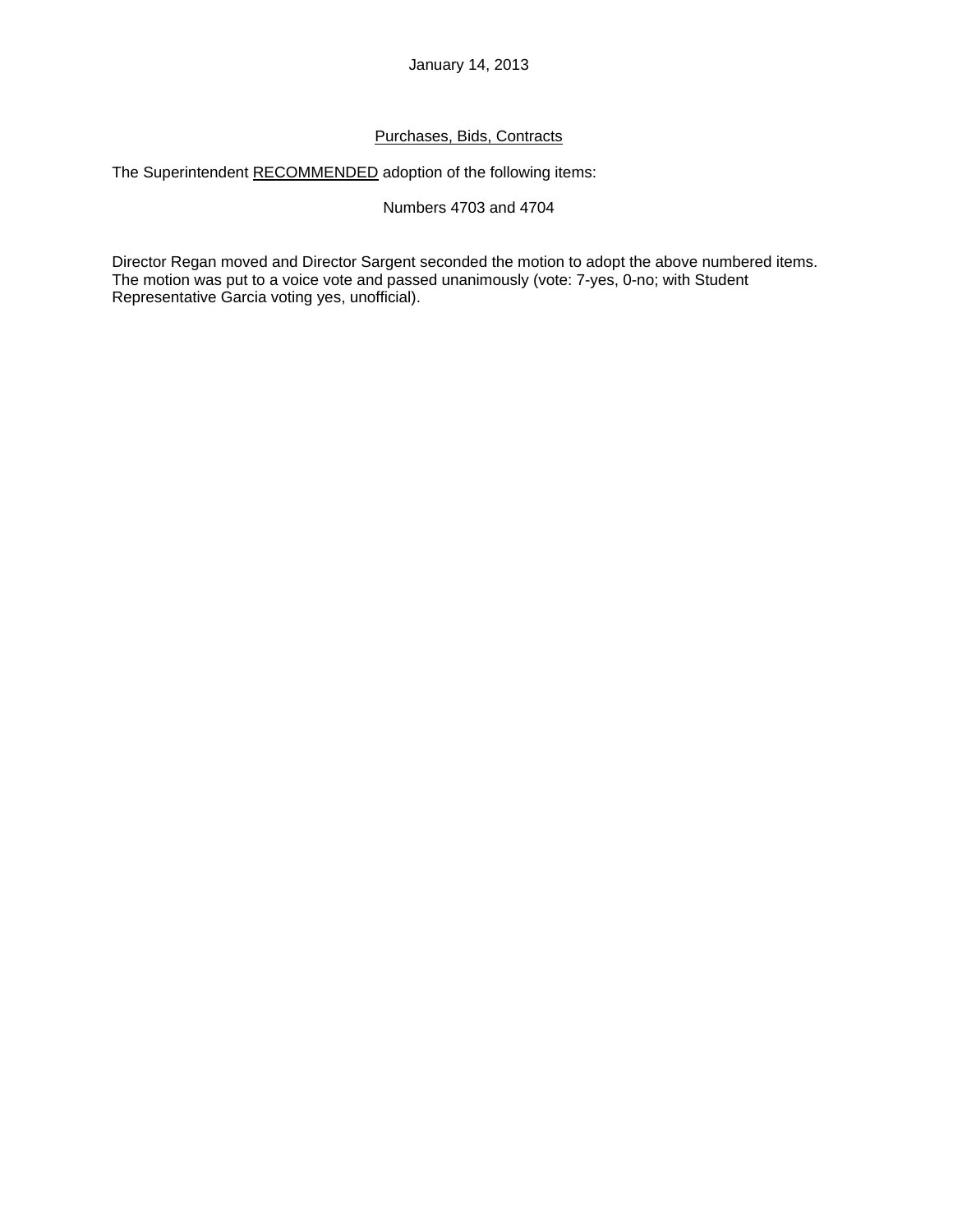#### January 14, 2013

### **RESOLUTION No. 4703**

## Revenue Contracts that Exceed \$25,000 Limit for Delegation of Authority

### **RECITAL**

Portland Public Schools ("District") Public Contracting Rules PPS-45-0200 ("Authority to Approve District Contracts; Delegation of Authority to Superintendent") requires the Board of Education ("Board") to enter into and approve all contracts, except as otherwise expressly authorized. Contracts exceeding \$25,000 per contractor are listed below.

### **RESOLUTION**

The Superintendent recommends that the Board approve these contracts. The Board accepts this recommendation and by this resolution authorizes the Deputy Clerk to enter into agreements in a form approved by General Counsel for the District.

### **NEW CONTRACTS**

### No New Contracts

### **NEW INTERGOVERNMENTAL AGREEMENTS / REVENUE ("IGA/Rs")**

No IGAs

## **AMENDMENTS TO EXISTING CONTRACTS**

| <b>Contractor</b>                             | <b>Contract Term</b>                                     | <b>Contract Type</b>                                         | <b>Description of Services</b>                                                 | Amendment<br>Amount.<br><b>Contract Total</b> | Responsible<br>Administrator.<br><b>Funding Source</b>      |
|-----------------------------------------------|----------------------------------------------------------|--------------------------------------------------------------|--------------------------------------------------------------------------------|-----------------------------------------------|-------------------------------------------------------------|
| State of Oregon<br>Department of<br>Education | 01/15/13<br>through<br>06/30/13<br>Year 2 of<br>Contract | Intergovernmental<br>Agreement<br>IGA/R 58466<br>Amendment 3 | DART Schools: Additional<br>funding for long-term care<br>and treatment sites. | \$399.636<br>\$9,602,902                      | K. Wolfe<br><b>Fund 205</b><br>Dept. 9999<br>Grants 1204-06 |

## **LIMITED SCOPE REAL PROPERTY AGREEMENTS AND AMENDMENTS**

No Limited Scope Real Property Agreements and Amendments

*N. Sullivan*